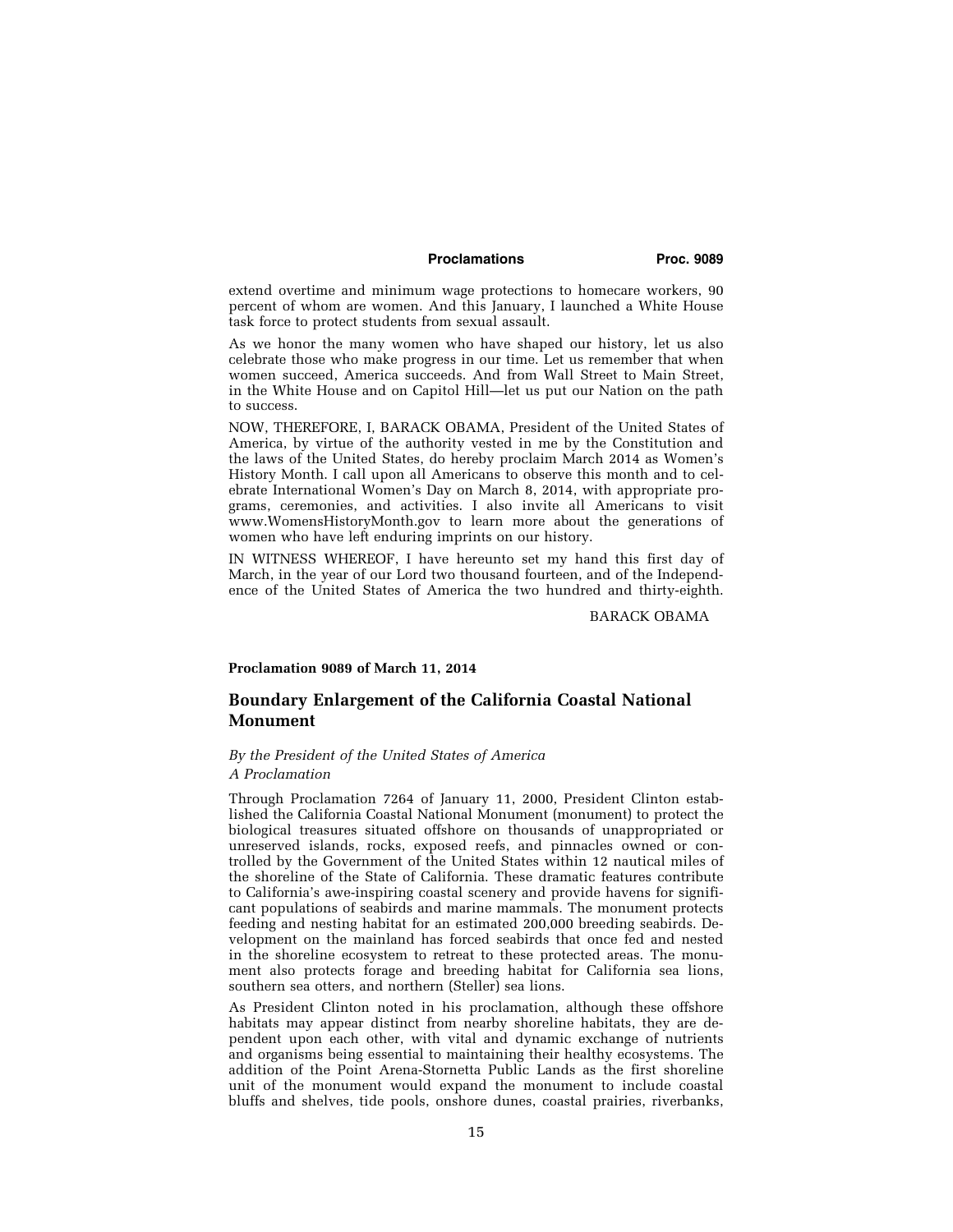#### **Proc. 9089 Title 3—The President**

and the mouth and estuary of the Garcia River. The expanded monument would present exemplary opportunities for geologists, archeologists, historians, and biologists to use the historic and scientific objects in these lands to further illuminate the evolving relationship between California's abundant coastal resources and its human inhabitants.

The Point Arena-Stornetta Public Lands, in Mendocino County, California, encompass a wind-swept landscape of dramatic coastal beauty and significant scientific importance. Like the monument's striking offshore rocks and islands, these lands have been shaped by powerful geologic forces. An uplifted coastal terrace that underlies much of the area is part of the Gualala Block, a piece of continental crust that was captured by the San Andreas Fault and is now joined to the Pacific Plate. The striking bluffs that form the outer edge of the terrace are pierced in a few locations by blowholes openings near the bluff's edge through which rising tides force gusts of saltlaced air and occasional geysers of ocean water. Near some of the blowholes, a creek flows over the edge of the cliff, sending a delicate sheet of water into the cold waves below.

Some of California's most spectacular wildlife make use of this striking landscape and its diverse vegetation communities. The Point Arena-Stornetta Public Lands provide important habitat for harbor seals, Steller sea lions, and an occasional elephant seal, which visitors can catch sight of from the vantage of the terrace's western bluffs. The terrace itself supports thriving native bunchgrass prairie and coastal scrub communities. Generally low-lying vegetation is punctuated by a rare bishop pine forest and the southernmost natural example of a shore pine forest.

The bunchgrass prairie is home to the endemic Behren's silverspot butterfly, which is dependent on the presence of the dog violet. The rare and endemic Point Arena mountain beaver makes use of the diverse habitats in these lands. A wide array of rare bird species also uses the area's interconnected habitats, including the black oystercatcher, the little willow flycatcher, the yellow warbler, and the black-crowned night heron. Squadrons of brown pelicans are a frequent sight, gliding low over the powerful waves, while snowy plovers are sometimes seen foraging along the surf line.

Water plays an essential role in sustaining and connecting plant and animal life in this rugged landscape. At the northern end of these lands, the Garcia River ends its 44-mile journey to the Pacific. The estuary formed by the meeting of these waters provides both a nursery for juvenile fish and a transition zone for a variety of far-roaming salmonids, including central California coast coho salmon, the California coastal Chinook salmon, and northern California steelhead. These anadromous species depend on the Garcia River estuary and its flow through the Point Arena-Stornetta Public Lands to access their upstream spawning habitat. Across the river, powerful winds sculpt an extensive dune system, its shifting sands pocketed with brackish, semi-permanent ponds. Hathaway Creek, which feeds into the Garcia River, also passes through the public lands and provides important riparian habitat. The area's salt marshes, brackish pools, and freshwater springs and seeps support an array of plant and animal species, including Humboldt Bay owl's clover, as well as the rare California red-legged frog.

For thousands of years, people have been drawn to this area's varied and plentiful natural resources. The human history of the Point Arena-Stornetta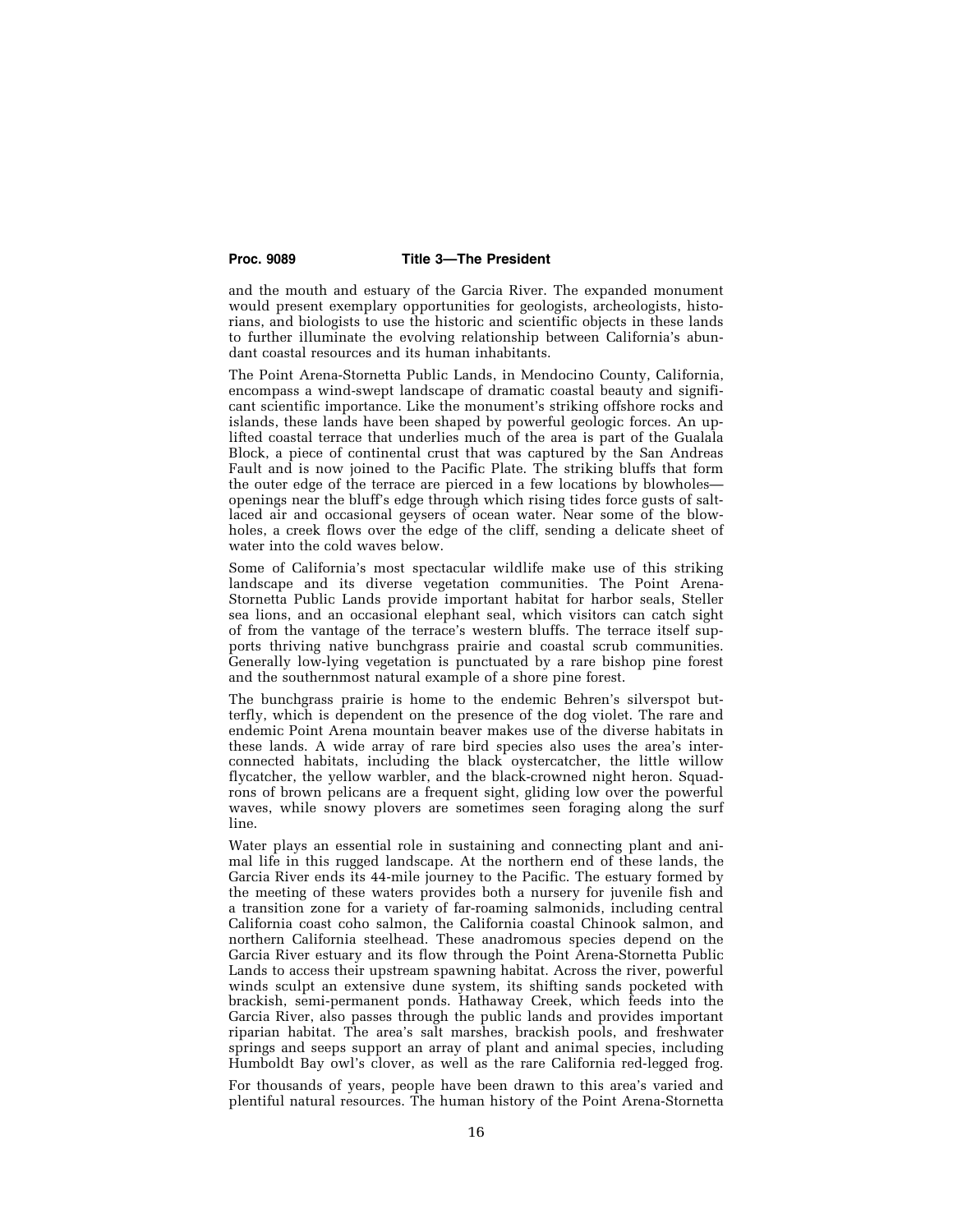### **Proclamations Proc. 9089**

Public Lands, which lie within the ancestral lands of the Central Pomo Indians, is written across the landscape. Numerous cultural and archeological sites, including middens and lithic scatters, as well as a few chert and obsidian tools, have been found on these lands. Sites and artifacts on these lands provide evidence of the many generations of people who gathered the abundant abalone, fish, mussels, tubers, and seeds and yield data about prehistoric lifeways and settlements. Among the oldest artifacts found in the area is obsidian debitage material dated to over 4,000 years ago. Additionally, these lands contain reminders of the 19th century industries that played a formative role in the development of Point Arena and the greater northern California coastal region.

WHEREAS section 2 of the Act of June 8, 1906 (34 Stat. 225, 16 U.S.C. 431) (the ''Antiquities Act'') authorizes the President, in his discretion, to declare by public proclamation historic landmarks, historic and prehistoric structures, and other objects of historic or scientific interest that are situated upon the lands owned or controlled by the Government of the United States to be national monuments, and to reserve as a part thereof parcels of land, the limits of which in all cases shall be confined to the smallest area compatible with the proper care and management of the objects to be protected;

WHEREAS it is in the public interest to preserve the objects of scientific and historic interest on the Point Arena-Stornetta Public Lands;

NOW, THEREFORE, I, BARACK OBAMA, President of the United States of America, by the authority vested in me by section 2 of the Antiquities Act, hereby proclaim the objects identified above that are situated upon lands and interests in lands owned or controlled by the Government of the United States to be part of the California Coastal National Monument and, for the purpose of protecting those objects, reserve as a part thereof all lands and interests in lands owned or controlled by the Government of the United States within the boundaries described on the accompanying map, which is attached hereto and forms a part of this proclamation. Together, these objects and lands shall be known as the ''Point Arena-Stornetta Unit'' of the monument (unit). The reserved Federal lands and interests in lands consist of approximately 1,665 acres, which is the smallest area compatible with the proper care and management of the objects to be protected.

All Federal lands and interests in lands within the boundaries of the unit are hereby appropriated and withdrawn from all forms of entry, location, selection, sale, leasing, or other disposition under the public land laws, including withdrawal from location, entry, and patent under the mining laws, and from disposition under all laws relating to mineral and geothermal leasing.

The establishment of the unit is subject to valid existing rights. Lands and interests in lands within the unit boundaries not owned or controlled by the Government of the United States shall be reserved as a part of the unit upon acquisition of ownership or control by the United States.

The Secretary of the Interior shall manage the unit through the Bureau of Land Management as part of the National Landscape Conservation System, pursuant to applicable legal authorities, to protect the objects identified above.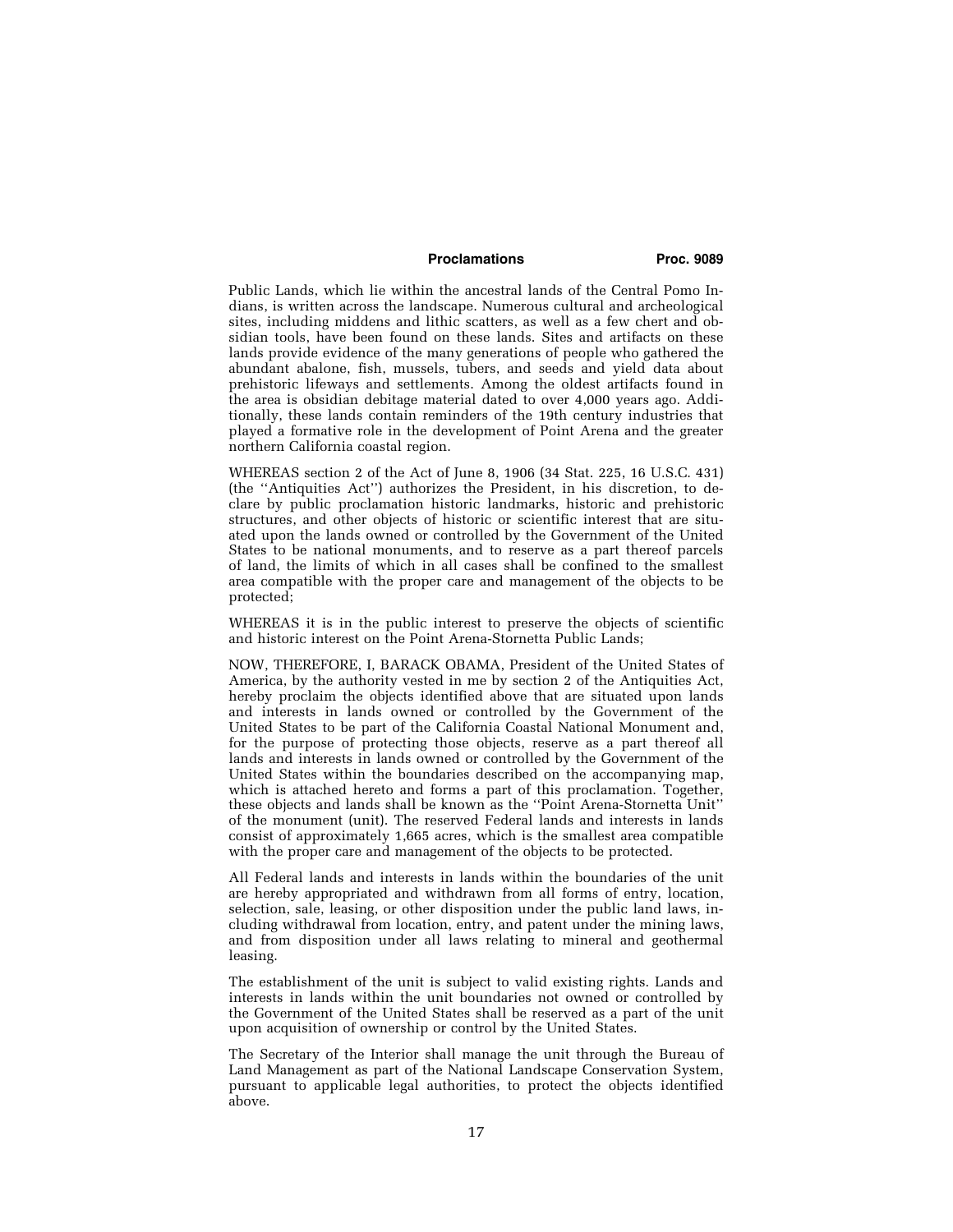## **Proc. 9089 Title 3—The President**

Except for emergency or authorized administrative purposes, motorized vehicle use in the unit shall be permitted only on designated roads, and nonmotorized mechanized vehicle use shall be permitted only on roads and trails designated for their use.

Nothing in this proclamation shall be deemed to enlarge or diminish the rights of any Indian tribe.

Nothing in this proclamation shall enlarge or diminish the jurisdiction or authority of the State of California, including its jurisdiction and authority with respect to fish and wildlife management.

Nothing in this proclamation shall be deemed to revoke any existing withdrawal, reservation, or appropriation; however, the monument shall be the dominant reservation.

Warning is hereby given to all unauthorized persons not to appropriate, injure, destroy, or remove any feature of this monument and not to locate or settle upon any of the lands thereof.

IN WITNESS WHEREOF, I have hereunto set my hand this eleventh day of March, in the year of our Lord two thousand fourteen, and of the Independence of the United States of America the two hundred and thirtyeighth.

BARACK OBAMA